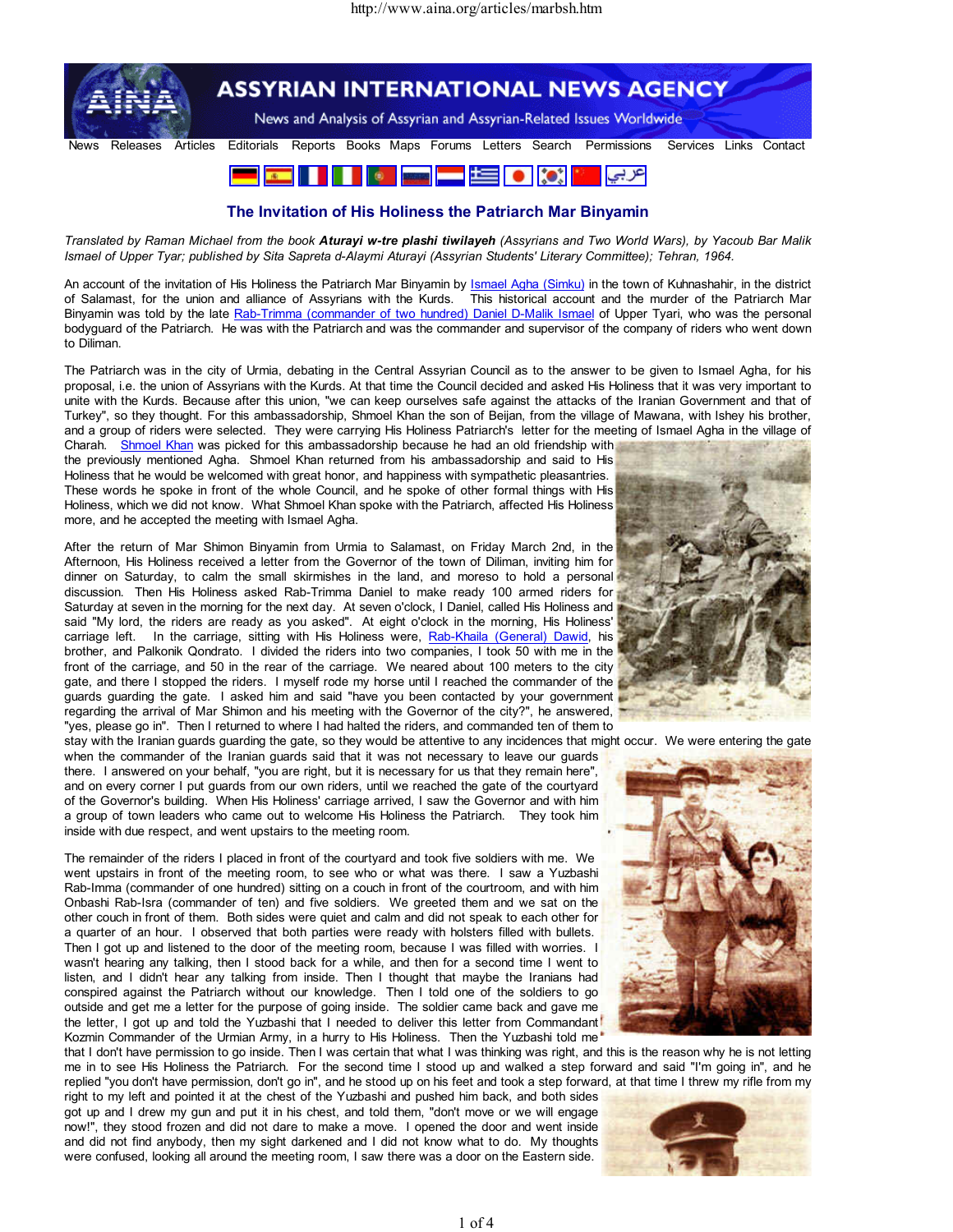I thought it was closed but with the laying of my hand on it, it opened, and I saw His Holiness sitting in the middle of the room eating lunch. A room very clean, beautiful, and nicely decorated, with a fine table, filled with various foods. Then, just like when you remove the fire from under something which is boiling and the steam settles, I also like this relaxed and became calm. My heart became joyful, and my thoughts calmed from that movement which was thrashing me about. I gave the letter to His Holiness and said that I was very sorry for my entrance here without the proper procedures, but I listened and did not hear any talking and became very worried and needed to know what was the situation. This letter is just an excuse to enter here. His Holiness, making it seem like he was reading the letter, looked at me and said, "Daniel, don't worry, those that I'm sitting with cannot do anything to us". I bid them peace and came out to the Yuzbashi, and they were all sitting calmly with their rifles in their hands without a sound. I also sat with them without saying anything. We awaited the Patriarch's exit, after three quarters of an hour, they came out of the dining room and into the living room, the Patriarch commanded me to get ready to return. His Holiness left the Iranian leaders and they escorted him to the rear courtyard, and he bid them peace and we started to the Patriarchate.



I was remaining in the rear and collecting the guards that I had placed in different spots for safety and guardianship. We were on our way to Khusrabad, when it started to snow. When we reached the first road of Khusrabad, there we saw a rider of the area, who used to work for Ismael Agha, he used to be a Christian but now was a Moslem. He came in front of the carriage and stopped it, he gave a letter to His Holiness the Patriarch. His Holiness got the letter read and said to this messenger, "Good, you go and when we get home we will answer Ismael Agha".

His Holiness immediately called the Central Council of Salamast, who were ready at that time. They joined in on this Council with Palkonik Qondrato the Russian, Captain Gracy the British, and Lieutenant McDowell the American. His Holiness read the letter to the Council and said, "we are being invited to go up to the town of Kuhnashahir to personally meet to discuss what we spoke of before hand with the ambassadorship of Shmoel Khan." But, the majority of the Council did not recommend this, saying today is the start of the great fast and snow is coming, and if he's desperate to see His Holiness, then let him come here to see you. Mar Shimon replied and said, "you are right by there is only one problem remaining from these incidences, let us also finish this today, because he has come from afar and it won't take more than two hours". Then Captain Gracy and Lieutenant McDowell also agreed with His Holiness. In this hurried state they organized 150 riders with Palkonik Qondrato, four other Russian Officers, and Rab-Khaila Dawid, the brother of His Holiness, as Commander of those riders. We went up and arrived at Kuhnashahir and entered via the road of the Market. At the end of the road, we were commanded to stop by Rab-Khaila Dawid, who took with him six riders and went to see if there was a road for His Holiness' carriage, to that place that was suggested by Ismael Agha (Simku). After ten minutes from the time Rab-Khaila Dawid returned, saying that the road is good, we moved forward. We reached the gate of the courtyard and we saw the whole of Simku's army standing in two columns as is the military procedure, and himself standing in front about ten feet away.

His Holiness' carriage stopped and Mar Shimon stepped down from the carriage. Simku came forward and bowed two times as is the Kurdish custom, and he greeted His Holiness with his hand on his chest. He took the hand of His Holiness and shook it, and fell behind His Holiness who was watching the columns of Ismael Agha's army, saying to the Agha, we are very pleased to see your army so organized. The first column had Russian rifles, and the second column had Turkish rifles. Then Simku again put his hand on his chest and bowed himself to His Holiness, he said "please enter inside", and we went inside the courtyard.

Mar Shimon with Qondrato, Rab Khaila Dawid, Shmoel Khan, and four Russian Officers entered with Simku and his group into the meeting room. There they started with their discussion and we remained with the 150 riders in the courtyard,



waiting for Mar Shimon to come out and to return to Khusrabad. We were thinking that His Holiness Mar Shimon would not be delayed more than half an hour. For this reason, the riders did not dismount from their horses, and their rifles were hanging from their sides. We saw that they were delayed more than what we were expecting. I called a brilliant fighter whose name was Jajji (Georges) from Lower Barwar who was very courageous and smart. I told him to go up to the conference room and see how many foreigners are there, and come back hurriedly and tell me. He came back and said that the meeting room is full, and the majority are Kurds, sitting on their knees and each one with his rifle in his lap. When I heard this I thought, "Oh Lord, then why weren't we made aware of this". I said to Jajji, "I will enter inside right now, you take seven men whom you think to be the bravest and most clever, send four of them inside with me, and three will stay with you in front. You should be on careful guard for every movement, which you will report to me in immediately". Then I went up to the porch in front of the meeting room, it was empty, not one person was there, I opened the door and went inside, and saw the meeting room full of men, and Mar Shimon was sitting at the head of the meeting. To his right was sitting Qondrato, Rab Khaila Dawid, Shmoel Khan, and those four Russian Officers, and to his left was sitting Simku and the Kurdish leaders. I closed the door and stood on my feet, because there was no room to sit. At that time, in came the four brave men that I had asked for, and they stood next to me. Then I saw one of those Shekaks (Kurd from the Shekak tribe of Simku) come inside and whisper something in Simku's ear and then leave. I knew that this was one of the commanders of his fighters, and that maybe there was something hidden here. I wanted to find an excuse to do something to counter this hidden message. Then I saw an Iranian serving tea to those Kurdish leaders and did not give any to the Russians. At the same time I said to the tea server, "why aren't you also serving the Russians, what is the reason, or perhaps they've never seen tea such as yours?". Then one of the Kurds that was sitting in the meeting answered, "Let the Russians drink kuradard (blindness poison)". With this I became positive that what I was thinking in my heart was true and I replied to the Kurd, "may you drink kuradard", with these words an old Kurd sitting ahead of him said, "be quiet you nuzzun (ignoramus)", which is an Assyrian word, and that's how he shut him up. But the words of that Kurd made my thoughts very sad, and for this I blamed myself, because I remembered also in Diliman these thoughts confused me, but they did not turn out to be true. Because of this I calmed my mind from this thought, and I did not do what I had planned to do. After that, I heard Simku say to Shmoel Khan, "Tell Mar Shimon Afandi that I have heard he speaks our Kurdish language very well, so it's not necessary to translate". This was translated by Shmoel Khan. His Holiness Mar Shimon replied, "It's true Agha, that I did speak your Kurdish language well, but since we left for a period of three years we haven't spoken it, because of this it is difficult for us to speak it". Simku replied, "If God succeeds, after this union you will speak this language like before". After a few minutes Simku said, "If you please, we have readied a different room for you, Qondrato, Shmoel Khan, and Mirza Agha". After they entered this room, what they spoke with each other, we didn't know. We went out to the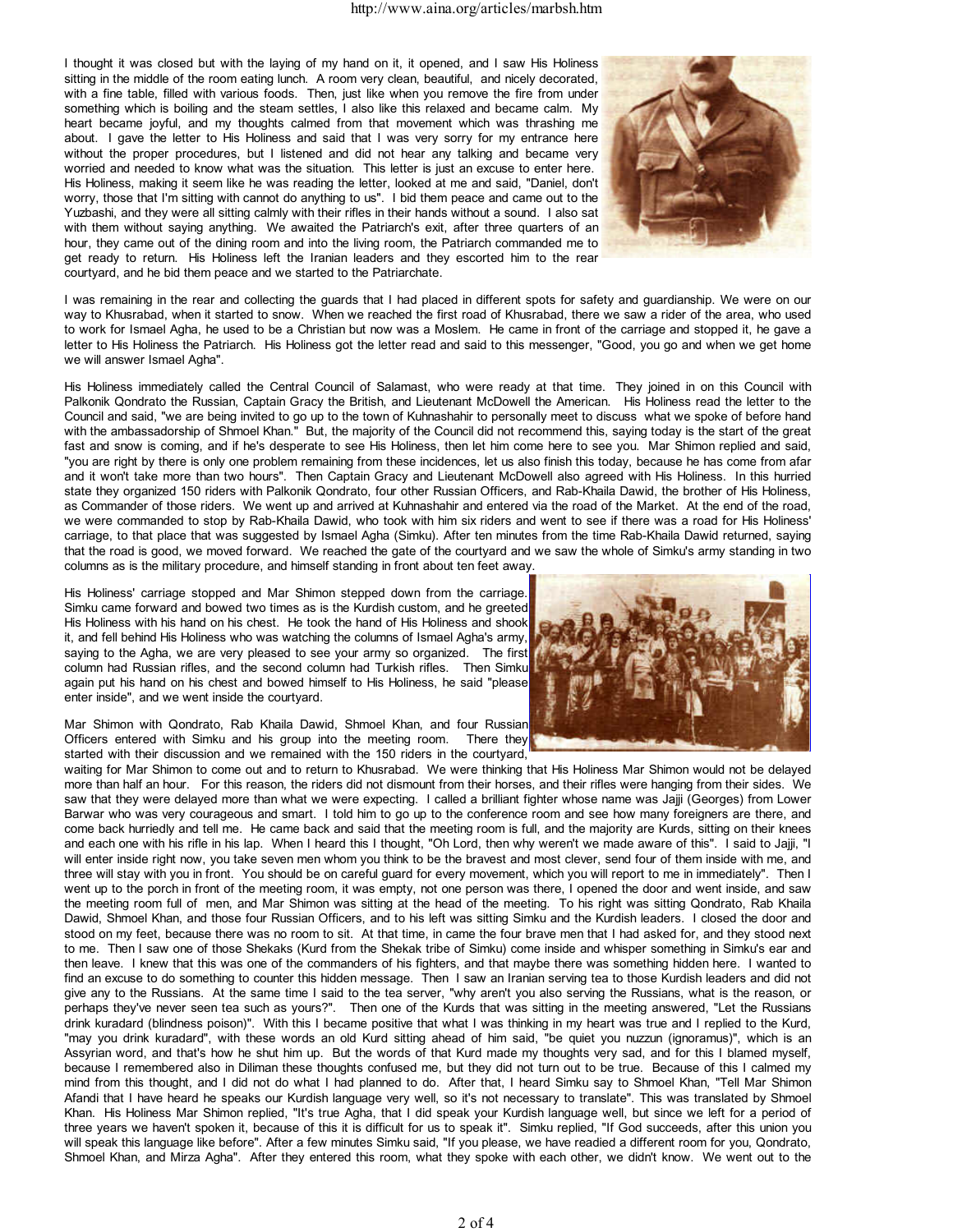courtyard waiting for His Holiness Mar Shimon, but we left the four soldiers, who came in with me in the meeting room. We waited about a half an hour, and they were still not done with their talk. I and Rab Khaila were standing in the courtyard, I saw a Kurd staring carefully at Rab Khaila Dawid. Each time he would go to his friends, and come back near us and stare minutely at Rab Khaila. I said to Rab Khaila, "The Kurd knows you, it seems from the way he's looking at you". Rab Khaila replied, "maybe he has seen me, because from what I remember, there was a Kurd who used to come from around Gawar to Qudshanis, to the trade house, he looks very much like him". I said, "don't you think there's something bad in this man's heart, from that whispering in Simku's ears?". Rab Khaila replied, "I don't think so, maybe they had some points they were reminding Ismael Agha". They were delayed in that room no more than one hour and a quarter, when His Holiness the Patriarch came out, being escorted by Simku with all honors, until they reached the inner courtyard, where they exchanged many pleasantries and thanked each other.

Mar Shimon and those with him came out to where the riders were waiting, I mounted my horse and went near the carriage about twenty meters. The Patriarch laid his hand on the carriage, putting his foot on the footstep of the carriage, to go up into the carriage, when I heard the sound of a rifle exploding from the window of that room. Simku himself fired this shot at the rider of the carriage and killed him. This was the signal that was prepared by Simku. His Holiness saw that the driver was killed, he threw himself across the horses to the other side of the carriage and all at once from all sides they opened fire from their rifles from the roofs around us into the courtyard where we were standing. There occurred such a shocking confusion which was unexpected. The sound of rifles was like thunder and the speeding bullets into those riders was like hail coming down from the sky. At that time I realized that I was thrown in the air and that I had fallen and was lying on the ground on my left arm. My horse which was about ten feet away from me had fallen and was killed. On the first round of fire my ears were not functioning from the sound of the bullets that were coming down in our faces. No matter how hard I was listening for the sound of rifles I was not hearing them because my ears were not working from the sound of the bullets whizzing by. I could only see with my eyes and my mind was also clear. I thought about what to do, I quickly got up but my left arm did not help me, I thought that I was wounded, but I picked up my rifle with my right arm. As soon as I took it in my hands it was destroyed by bullets. Then I thought that there was no chance of saving myself and that this was the last moment of life. Looking into the courtyard I saw corpses of dead noble warriors with their horses twisting in each other and

soaked with blood. Then I thought even if my left arm is not helping me but with my right arm I would try all that could be done with all my strength until the last minute. In this poisonous and frightening situation I picked up a rifle of one soldier that was killed near me. From there my eyes fell upon the Patriarch who had not fallen yet and was going with some soldiers near a brook leaving the courtyard where on the other side of the brook there was not much danger remaining. I hurried to reach him, I came within about twenty yards, as I was looking at him as he neared the brook, suddenly he fell because most of them were firing at him to kill him. In a hurry I ran where he had fallen and thought that he had been wounded, though I was with one arm. At that time, in this situation of life and death, I would try to save his life. I reached him, hung my rifle round my neck, I bent over and raised him with my right arm onto my chest. But when I looked at him, he was weary and finished.



It was not possible with one arm to put him on my back, especially in that flood of bullets. From there I jumped over the brook to the other side, and went about thirty yards down that road. I reached four Kurds that suddenly appeared in front of me, they opened fire in my chest and I in theirs, I saw one of them fall, and the others ran away. I jumped over the one who was killed and reached the beginning of the road. In one turn I looked behind me and saw those three men coming after me again quickly, and they fired three more shots at me, and I shot one at them and they fell behind. I went by that road under the town's market and there I also met up with a group of Iranians that numbered about twenty or more coming towards me. I saw that I had no chance except to drive ahead, I opened fire from my gun at them and I saw two of them fall and the others ran away. I dropped my empty gunpowder sack and picked up a full one and drove on through the corpses down that road. There was little hope for my life, I was waiting for the last minute when I would be dropped and my life would be over. But among all this trepidation and shock of fear, the Lord with his mercy He paced me, and I reached a place with which I was slightly familiar. Towards the end of the market square, there I stopped from my running, and I breathed a little, and became more comfortable. I was walking but my thoughts were still behind me thinking about His Holiness, and this evil atrocity that the cursed one committed. In these thoughts I reached the mill that was next to Kohnashahir, on the side of the road, going down to Khusruabad (Khusraba), there I sat down to rest from my weariness. But my body was numb and my mouth was dry and my lips tattered. Then I examined my arm and saw that it was not injured, but it was sprained from that fall I had fallen off of the horse onto those rocks in the courtyard. But all my clothes had holes in them from bullets, and also my hat. Nothing had touched my body, I became sure that I was all right. At the same time remembering all that weariness and fear in those corpses and horses killed and soaked in blood in the courtyard, and God with His mercy saved me. This is how I decided, I would either take out the body of His Holiness, or let me also die with all the others who were killed, because my life had no meaning left for me. As I was mixed up in these thoughts, suddenly twenty Assyrian soldiers reached me from my own group, under the command of Rab Khamshi Khanania Talia. No matter how much they tried talking and crying out in a loud voice, I could not hear them, but only see their lips moving. Then I told them I cannot hear because my ears were not functioning. They started talking by signals to me, and I explained the situation as it was, I also said what was to be done. They spoke by signals saying, "you stay here and we will do everything that you commanded". I replied to them saying, "there's no sense in you going because you don't know where he is, I must come with you, we will either take out the body of Mar Shimon, if not, then let us all die". We divided into two groups, one from one side of the road, and one from the other side. I fell to the front by that road which I had come from. When we reached a Minaret that was held by Iranians, we were delayed for a long time there fighting. Until it became quite dark, slowly we passed that road very carefully and quietly. I reached the gate and saw people in the courtyard, they were searching the dead bodies and stripping whatever was valuable from them. I remained calm until all my friends reached me. On the sound of my rifle, they also opened fire on those that were stripping the dead corpses. Only one of them fell, who was the closest to the gate. The rest ran away into the inner courtyard. From the one who was felled we learned that those stripping the corpses were Iranian. It took us some time until we found the body of His Holiness, because they had furthered him from where he fell and they had also removed his official clothes. In a hurry we put him on the back of martyr Patto Kohnaya of Upper Tyari, later changed to Iskhaq Chado of the village of Chamba, and Odisho Toma of Halmon until we took him out of the town. There we surrendered him to Rab Khamshi (commander of fifty) Khanania Talya of the village of Chamba who had fifteen soldiers with him who took him to the village of Khusruabad.